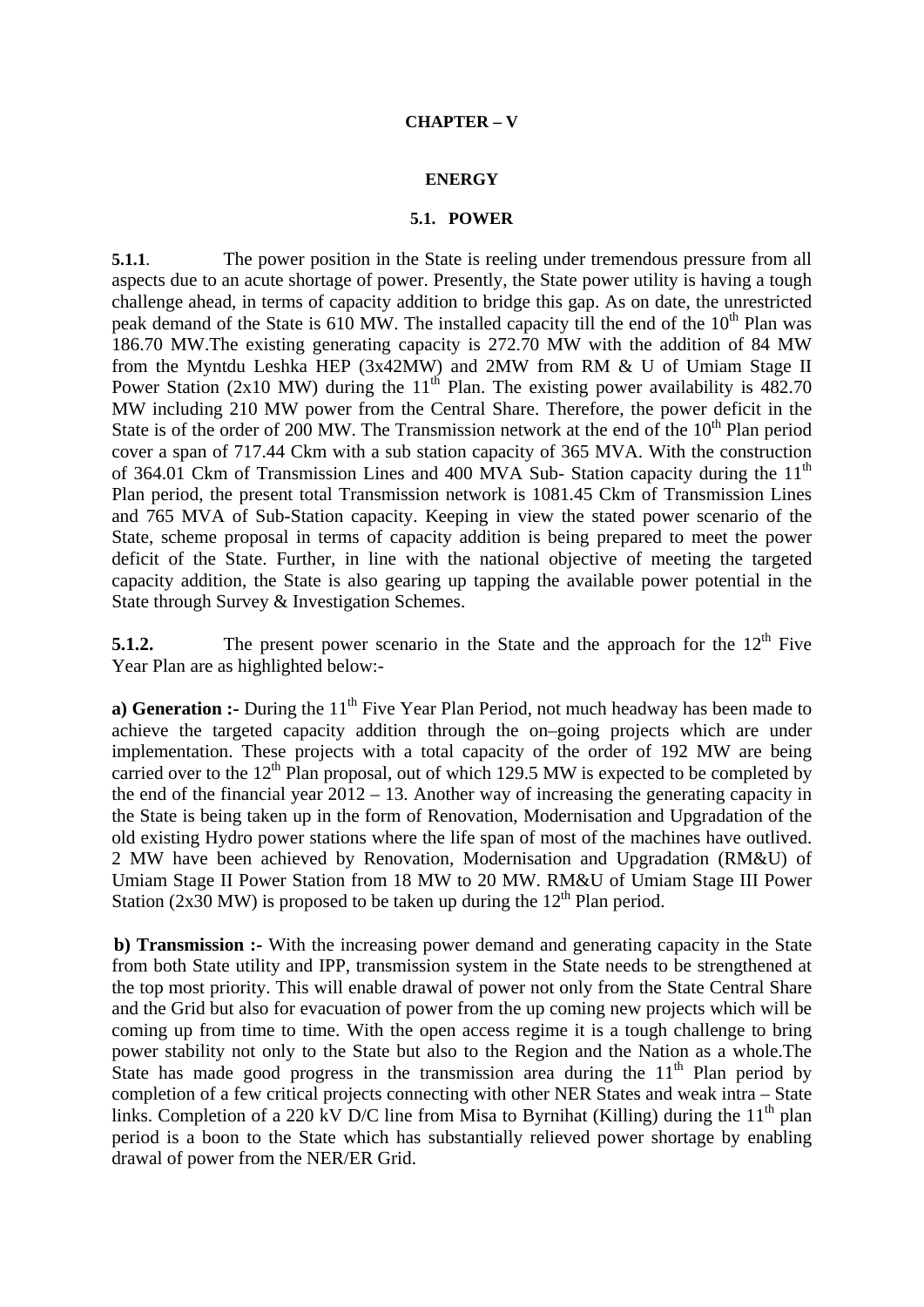**c) Distribution :-** The feasibility of power sector depends entirely on the distribution system since it is from this sector that the entire revenue for generation and transmission is dependent upon. The present situation is quite distressing due to the fact that the losses are too high. The implementation of APDRP was aimed at reducing the losses to 15% by the end of the 11<sup>th</sup> Plan but this target is yet to be achieved. In order to reduce the AT & C loss and achieve the overall consumers' satisfaction in line with the Electricity Act, 2003, implementation of Restructured Accelerated Power Development and Reforms Program (R-APDRP) is being taken up.

In line with the Central Government Policy of electricity to all by the year 2012, Meghalaya is also gearing up to achieve 100% Village Electrification and Rural Household Electrification. The scheme was targeted to be completed during the  $11<sup>th</sup>$  Plan period. However, 100% physical achievement is spilling over to the  $12<sup>th</sup>$  plan period. This is being pursued by the Meghalaya Energy Corporation Limited under the Rajiv Gandhi Grameen Vidyutikaran Yojana (RGGVY). The Scheme is being implemented in all the 7(Seven) Districts of Meghalaya. Out of a total of 5782 villages in the State (2001 Census), 4425 villages (76.53%) have been electrified as on  $31<sup>st</sup>$  January, 2012. The balance 1357 villages will be spilled over to the  $12<sup>th</sup>$  Plan Period.

**5.1.3. The approved outlay for the Eleventh Plan is `105788.00 lakh. The anticipated expenditure during the 11th Plan is `.199845.33 lakh. The approved outlay for 2011-2012 is `. 56142.00 lakh which is expected to be utilised in full. The Projected outlay for the 12th Plan (2012 -17) is `.363500.00 lakh and the Proposed Outlay for the Annual Plan 2012-13 is `.57400.00 lakh.** 

**5.1.4.** The broad break - up of the actual expenditure during the first four years of the  $11<sup>th</sup>$ Plan, approved outlay & anticipated expenditure for 2011-12, Projected Outlay for the 12<sup>th</sup> Plan and the Proposed Outlay for the Annual Plan 2012-13 is as indicated below:-

**(`.in lakh)** 

|                  |                                 |             |               |                            |          | \ •III IGIXII <i>)</i> |                 |
|------------------|---------------------------------|-------------|---------------|----------------------------|----------|------------------------|-----------------|
| SI.              | <b>Schemes/Projects</b>         | $11th$ Plan | <b>Actual</b> | <b>Annual Plan 2011-12</b> |          | $12^{th}$ Plan         | Annual          |
| N <sub>0</sub>   |                                 | 2007-12     | Expdr.        | Outlay                     | Anticipa | 2012-17                | Plan            |
|                  |                                 | Projected   | 2007-08       |                            | ted      | Projected              | 2012-13         |
|                  |                                 | Outlay      | to            |                            | Expdr.   | Outlay                 | <b>Proposed</b> |
|                  |                                 |             | 2010-11       |                            |          |                        | Outlay          |
|                  | <b>Generation Scheme:</b>       |             |               |                            |          |                        |                 |
| 1.               | Myntdu Leshka HEP under         | 31886.00    | 73220.68      | 6465.00                    | 6465.00  | 5833.00                | 3200.00         |
|                  | <b>SPA</b>                      |             |               |                            |          |                        |                 |
|                  | New Umtru HEP                   |             | 369.00        |                            |          |                        |                 |
| $\overline{2}$ . | Renovation & Modernisation      | 21968.00    | 3392.80       | 5738.00                    | 5738.00  | 37668.00               | 100.00          |
|                  | Works (EAP)                     |             |               |                            |          |                        |                 |
| 3.               | Wind Energy (SCA)               |             |               | 700.00                     | 700.00   |                        |                 |
|                  | <b>Total: Generation Scheme</b> | 53854.00    | 76982.48      | 12903.00                   | 12903.00 | 43501.00               | 3300.00         |
| 4.               | Survey & Investigation          | 1792.00     | 31.65         | 519.00                     | 519.00   | 2144.00                | 822.00          |
| 5.               | <b>Re-Engineering Works</b>     |             | 300.00        |                            |          | 12585.00               | 840.00          |
| 6.               | (a) Transmission Schemes:       |             |               |                            |          |                        |                 |
|                  | i) 132KV D/C line to $S/S$      |             |               |                            |          |                        |                 |
|                  | Khliehriat                      |             |               |                            |          |                        |                 |
|                  | ii) S/S at Umiam with LILO      | 1000.00     | 1743.00       |                            |          |                        |                 |
|                  | iii) D/C line from EPIP to S/S  |             |               |                            |          |                        |                 |
|                  | at Killing                      |             |               |                            |          |                        |                 |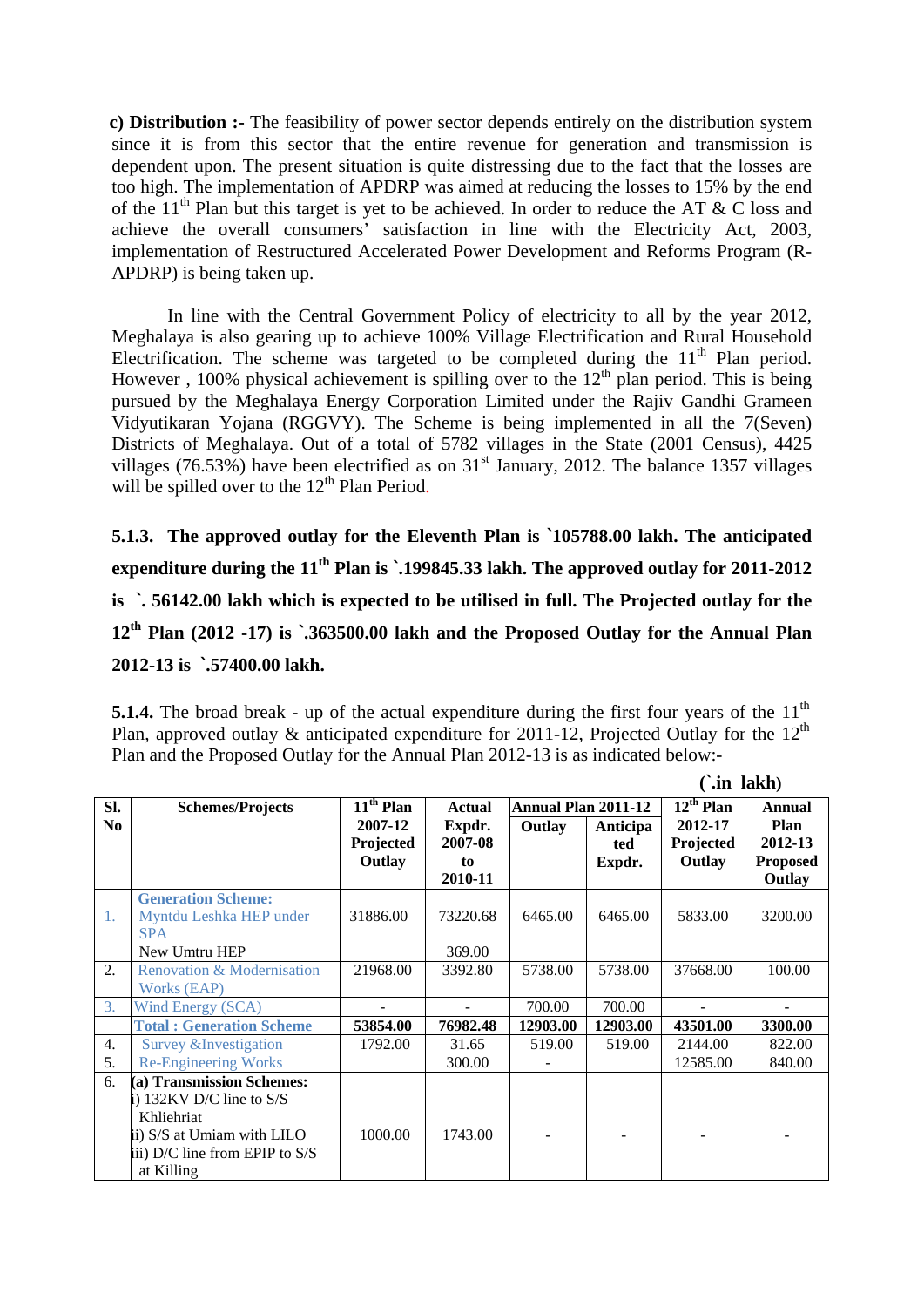| SI.            | <b>Schemes/Projects</b>        | $11th$ Plan              | <b>Actual</b> | <b>Annual Plan 2011-12</b> |                | $12^{th}$ Plan | <b>Annual</b>   |
|----------------|--------------------------------|--------------------------|---------------|----------------------------|----------------|----------------|-----------------|
| N <sub>0</sub> |                                | 2007-12                  | Expdr.        | <b>Outlay</b>              | Anticipa       | 2012-17        | Plan            |
|                |                                | Projected                | 2007-08       |                            | ted            | Projected      | 2012-13         |
|                |                                | Outlay                   | to            |                            | Expdr.         | Outlay         | <b>Proposed</b> |
|                |                                |                          | 2010-11       |                            |                |                | Outlay          |
|                | iv) Equity Participation in    |                          |               |                            |                |                |                 |
|                | Palatana Power Project         |                          |               |                            |                |                |                 |
|                | (b) New Transmission           | $\overline{\phantom{a}}$ |               |                            | $\blacksquare$ | 94470.00       | 7760.00         |
|                | <b>Schemes</b>                 |                          |               |                            |                |                |                 |
| 7.             | (a) Distribution Scheme:       |                          |               |                            |                |                |                 |
|                | i) APDRP                       | 22688.00                 | 11572.20      |                            |                |                |                 |
|                | ii) R-APDRP Part A & B         |                          |               |                            |                |                | 1728.00         |
|                | iii) Green city project (SCA)  |                          |               | 500.00                     | 500.00         |                |                 |
|                | iv) Consumer Metering (SCA)    |                          |               | 700.00                     | 700.00         |                |                 |
|                | (b) New Distribution Schemes   |                          |               |                            |                |                |                 |
|                | i)Garo HillsThermal            |                          |               |                            |                |                | 1500.00         |
|                | Plant(SCA)                     |                          |               |                            |                | 10800.00       | 1450.00         |
|                | ii) Other Distribution schemes |                          |               |                            |                |                |                 |
|                | <b>Total: T&amp;D</b>          | 23688.00                 | 13315.20      | 1200.00                    | 1200.00        | 105220.00      | 12438.00        |
| 8.             | <b>Rural Household</b>         | 26454.00                 | 0.00          |                            |                |                |                 |
|                | <b>Electrification (RGGVY)</b> |                          |               |                            |                |                |                 |
| 9.             | <b>SPA/SCA</b>                 |                          |               |                            |                |                |                 |
|                | Misa-Byrnihat Trans.Line       |                          |               |                            |                |                |                 |
|                | ) Umiam-Mawngap                |                          |               |                            |                |                |                 |
|                | Trans.Line                     |                          |               |                            |                |                |                 |
|                | ii) Killing -Byrnihat Trans.   |                          |               |                            |                |                |                 |
|                | Line                           |                          | 14146.00      | 1520.00                    | 1520.00        |                | 0.00            |
|                | v) Modification of Mawngap     |                          |               |                            |                |                |                 |
|                | S/S                            |                          |               |                            |                |                |                 |
|                | ) 400 KV D/C line for          |                          |               |                            |                |                |                 |
|                | evacuation of power from       |                          |               |                            |                |                |                 |
|                | Palatana Power Project.        |                          |               |                            |                |                |                 |
| 10.            | <b>Loans from REC /PFC and</b> |                          | 38928.00      | 40000.00                   | 40000.00       | 200000.00      | 40000.00        |
|                | others as MeCL's own           |                          |               |                            |                |                |                 |
|                | resources                      |                          |               |                            |                |                |                 |
|                |                                |                          |               |                            |                |                |                 |
|                | <b>GRAND TOTAL:</b>            | 105788.00                | 143703.33     | 56142.00                   | 56142.00       | 363500.00      | 57400.00        |

# **5.1.4. Generation Schemes**

### **(a) On- going Schemes:-**

(i) Myntdu Leshka Stage I HEP  $(2 \times 42 + 42)$  MW : This Project is located in the Jaintia Hills District of Meghalaya. The revised cost of the for the 3(Three) Units, as per the 2010 Price Level, is `1173.13 Crore The financing pattern for the Project is 70% Loan and 30% Equity. The amount received as Equity till February, 2012 is ` 320.01 Crore. The work is in full progress. The 1st Unit was synchronized on the 23rd November, 2011 and formal commissioning was done on the  $29<sup>th</sup>$ February, 2012. The 2nd and 3rd Units are expected to be completed by June, 2012 respectively. The proposed outlay for the year 2012-13 under SCA funding is ` 32.00 Crore and the cumulative expenditure as on 30th September, 2011 is ` 1034.804 Crore.

**(ii) New Umtru Hydro Electric Project (2 x 20) MW:** This Project is located in the Ri Bhoi District of Meghalaya. The estimated cost for the Project is `226.00 Crore. The project is being implemented under 70% loan and 30% equity (NLCPR funding). The first installment for the project amounting to ` 15.21 Crore was released during 2008 – 09 and the 2nd installment amounting to ` 17.3838 Crore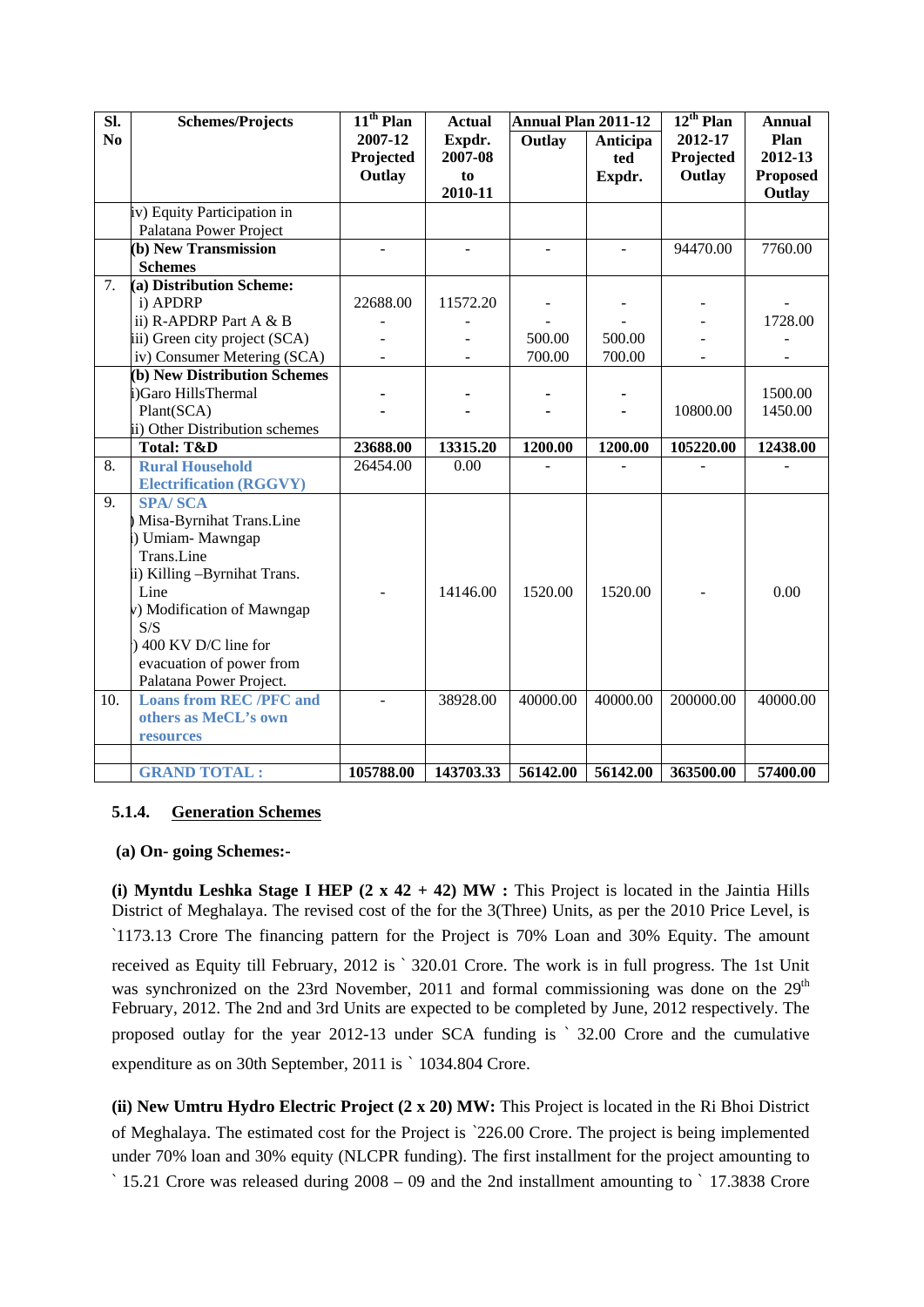was released during 2011-12. Overall progress of work is 60%. The target date for completion of the project is June, 2013. The balance amount yet to be sanctioned by the Ministry of DoNER for the project is ` 10.86 Crore.

**(iii) Ganol Hydro Electric Project (3 x 7.50) MW:** This Project is located in the West Garo Hills District of Meghalaya. The estimated cost for the Project is `177.53 Crore. The project is being implemented under 70% loan and 30% equity (NLCPR funding). The first installment for the project amounting to ` 11.56 Crore was released during the year 2008–09. Process for land acquisition and forest clearance has been completed. The project was delayed due to change in scope of work and it would be executed on a turn key basis in a single package. Work Order is expected to be issued shortly and the proposed target date of completion is 36 months from the date of issue of Work Order.

**(iv) Construction of Lakroh Mini HEP (1 x 1.50 MW):** This is an on-going project funded by the NEC at an estimated cost of `5.00 Crore and the balance amount of `6.75 Crore has been approved by

the Ministry of New & Renewable Energy (MNRE). Till date, the NEC has sanctioned an amount of ` 3.97 Crore. The overall progress of work is 90%.

**(v) Garo Hills Thermal Project (2 x 60 MW) Equity Participation :** The project is proposed to be implemented in Public Private Participation mode (PPP). The equity debt ratio will be 30 and 70 respectively. This project envisages installation of 5 (five) generating units of 60 MW each. However implementation of the project will be in a phase manner. Two generating units of 60 MW each (120 MW) is being considered for implementation in Phase-I. This project, when implemented with other Hydel-based power stations of the state shall meet a part of the total requirement and improve the economic viability of the MeECL For the Equity Participation of this project, an amount of ` 15.00 Crore is proposed during the Annual Plan 2012-13.

**(b) Survey & Investigation Schemes:** All on-going Survey & Investigation works are funded by the NEC, with the exception of Sidugiri MHP (7MW), which is a State Plan scheme, where an amount of `

30.00 Lakh has been sanctioned by the State Government during 2011-12. Hence, an amount of ` 8.22 Crore has been proposed for the Annual Plan 2012-13 for carrying out Survey & Investigation works of both the on-going works as well as new schemes, the list of which are as given below :

### **On-going Survey & Investigation Schemes :**

i Umngot HEP (3 x 80MW) ii Myntdu Leshka Stage II HEP (4 x 60 MW) iii. Selim HEP (2 x 85 MW) iv. Mawblei HEP (2x70MW) v. Ganol HE Project Stage-II (3 x 5 MW) vi. Upper Khri Diversion Project Stage I and II  $(2 \times 7.5 + 2 \times 5)$  MW) vii. Sidiguri MHP (7 MW)

### **New Survey & Investigation Schemes proposed:**

i. Nongkohlait HEP ( 2 x 60 MW) ii. Umngi HEP ( 2 x 27 MW) iii. Um Mynrat MHP (2 MW) iv. Um Sohra MHP (5 MW) v. Um Niangsiang MHP (2 MW) vi. Um Rina Stage – 1 MHP (5 MW)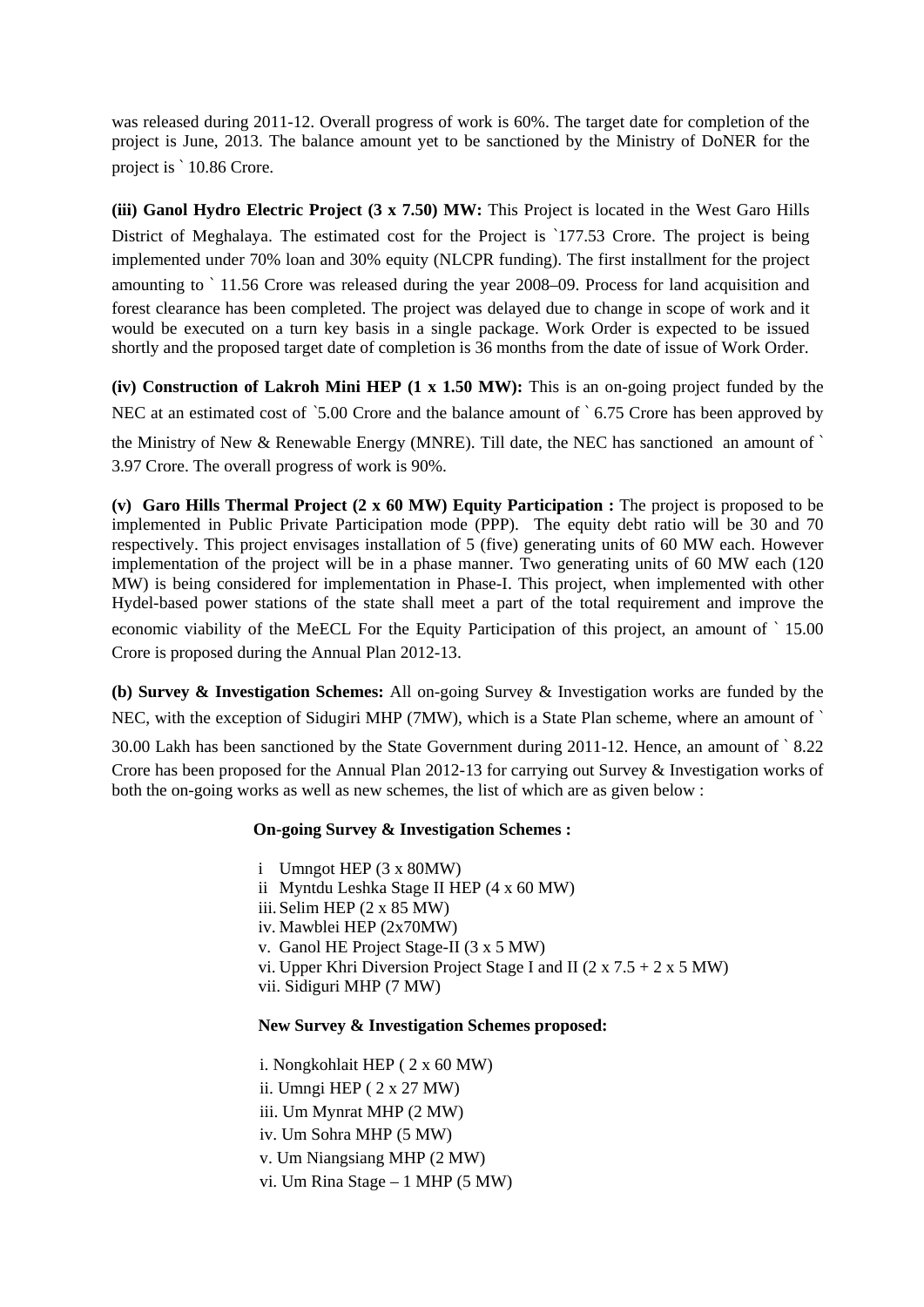vii. Um Siang MHP (2 MW) viii. Um Sangot MHP (3 MW) ix. Rilang MHP (3 MW) x. Rongdi MHP (10 MW) xi. Um Rilang Stage-I MHP (15 MW)

## **5.1.5 Renovation, Modernisation & Upgradation Works (EAP)**

**Renovation, Modernisation & Upgradation of Umiam Stage II & Stage III (EAP) :** The Project is proposed for renovation and up gradation from 18MW to 20MW. The project is funded by JBIC. The project cost is ` 90.46 Crore which includes the capacity building work for MeECL along with the consultancy fee for the project. Contract Agreement was signed on the 11th December, 2009. The outlay for  $2011 - 12$  is  $\degree$  57.38 Crore, out of which the local component amounting to  $\degree$ 13.00 Crore was released by the Government of Meghalaya. The Project was completed in January, 2012, whereby Unit –II was synchronized on 21st December, 2011 and Unit-I on 6th January, 2012.

 To increase the generating capacity in the State, 2MW has been achieved from the above Scheme during the 11<sup>th</sup> Plan Period and another Scheme viz, Renovation, Modernisation and Upgradation of Umiam Stage – III at an estimated cost of ` 37668.00 lakh is proposed to be taken up during the  $12<sup>th</sup>$  Plan Period with a proposed outlay of `100.00 lakh during the Annual Plan 2012-13.

**5.1.6. Re-Engineering Works:** The following re-engineering works are proposed under SCA funding in the Annual Plan 2012-13 :

**(a) Re-engineering Works of Umiam Stage-I Power Station, Sumer:** This work involves replacement of Inlet Valve (MIV) of Unit 3 & 4 and accessories as well as providing Bypass Isolators for 132 kV feeders, KPS-1, KPS-2 and Umiam. An amount of ` 3.40 Crore has been proposed for the Annual Plan 2012-13.

**(b) Re-engineering Works of Stage-IV Power Station, Nongkhyllem** :This work involves overhauling of Turbine and Generator, setting up of dedicated telecommunication network including Internet facilities and replacement of existing obsolete AVR by DAVR. For this, an amount of  $\degree$  5.00 Crore has been proposed for the Annual Plan 2012-13.

**(c)Renovation, Modernisation &Upgradation of Umtru Power Station (2.8MW x 4) :**The initial work involved in the above project is preparation of a Feasibility Report.

## **5.1.7. Transmission Schemes:**

 **(i) 220 KV Double Circuit Transmission Line from Misa to Byrnihat, along with the construction of the 220 KV/ 132 KV, 2 x 160 MVA Sub Station at Byrnihat & the 220 KV bay extensions at Misa :**The total cost for the Project is ` 160.65 Crore and is being funded under NLCPR and SPA. The transmission line and sub-station was commissioned  $\&$  charged on the 25th January, 2011.

 **(ii) 132 KV 3 circuits on 4 circuit tower from 220/132 KV Killing S/S to EPIP I & 132 KV D/C line from Killing S/S to EPIP II:** This scheme is in fact a continuation of the Misa – Byrnihat project. This project is for evacuation of power from the 220/132KV sub-station at Killing. The total cost for the project is ` 21.74 Crore and is being funded under SPA. The D/C Line from Killing to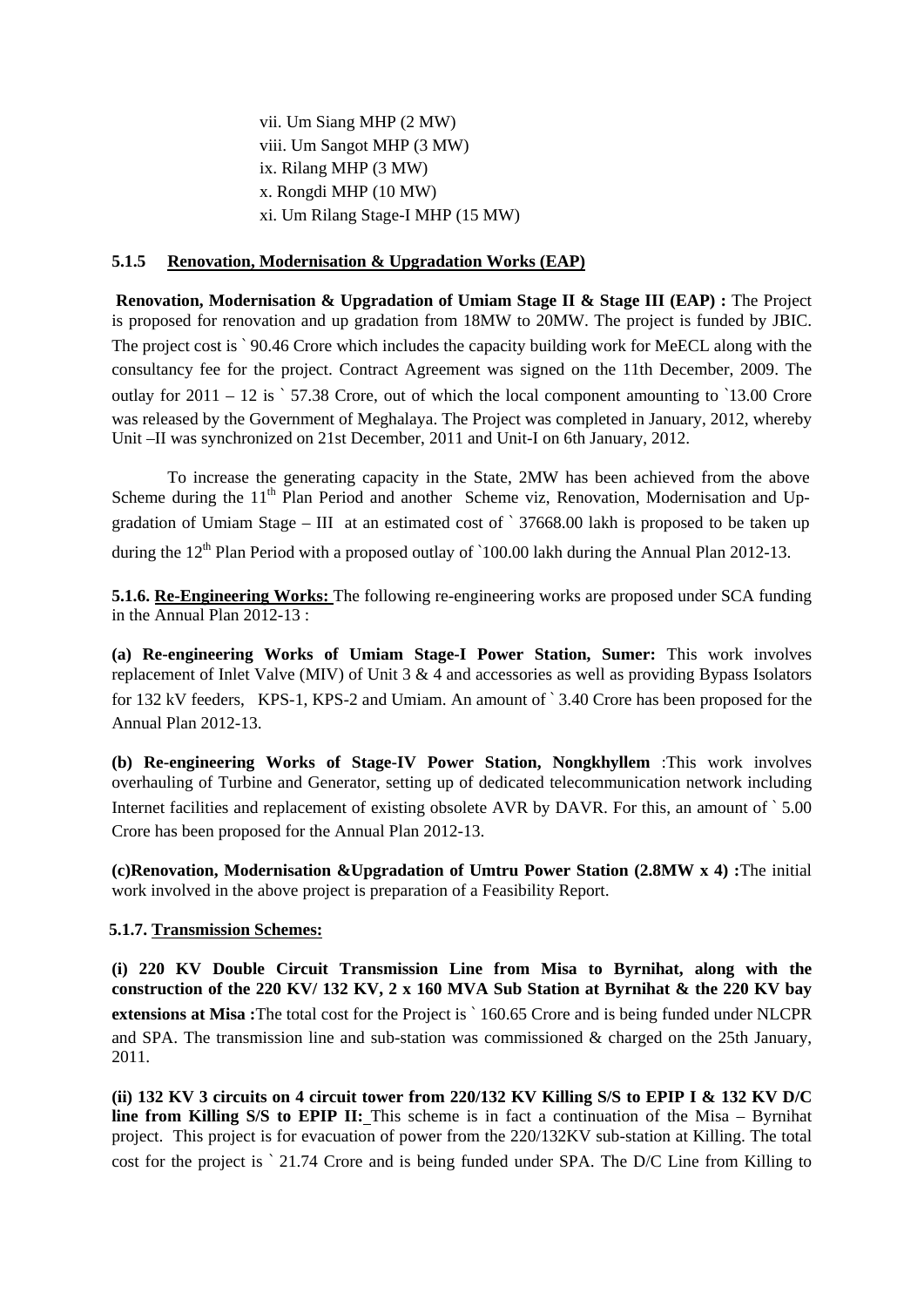EPIP-II Sub-station was completed and commissioned on the 29th January, 2011. The multi-circuit Line from Killing to EPIP-I Sub-station is targeted to be completed by December, 2012.

**(iii) 132 KV D/C Mawngap-Sumer line:** The approved cost of the scheme under SPA funding is ` 22.44 Crore. One circuit of the line has been charged on the  $21<sup>st</sup>$  December, 2011 and the second circuit on the  $25<sup>th</sup>$  January, 2012.

**(iv) 132 KV S/C on D/C tower from Nangalbibra (Meghalaya) to Agia (Assam):**The scheme is under NEC funding. The approved cost of the scheme is  $\degree$  43.32 Crore, out of which an amount of  $\degree$ 38.68 Crore has been sanctioned till date. The target for completion of the scheme is March, 2012. Due to non-payment of compensation to the beneficiaries in Assam portion, the stringing works in the remaining 2.80 CKM could not be completed till date.

**(v) 132/33 KV, 2 x 20 MVA S/S at Mendipathar:** The scheme is under NEC funding and is approved at a cost of ` 4.71 Crore, out of which an amount of ` 3.471 Crore has been sanctioned till date. Procurement of land for the sub - station is completed. Procurement of materials is in progress. The target for completion of the scheme is December, 2012.

**(vi) LILO of Agia – Nangalbibra line at Mendipathar S/S:**The scheme is under NEC funding and the approved cost of the project is `4.99 Crore, out of which an amount of ` 2.00 Crore has been sanctioned till date. Detail Survey & Check Survey of the Line is completed. Procurement of materials is in progress. The target for completion of the scheme is June, 2012.

**(vii) 132KV/33KV,2x20 MVA Sub-station at Umiam:**The approved cost of the schemes under NEC funding is ` 4.797 Crore, out of which an amount of ` 3.80 Crore has been sanctioned till date. The work is completed whereby the Substation has been commissioned on the  $16<sup>th</sup>$  June, 2008 for 1 (one) No. 20 MVA Transformer and the  $2<sup>nd</sup>$  transformer (20 MVA) has been commissioned on the  $16<sup>th</sup>$ February, 2012.

 **(viii) LILO on the 132 KV Sumer NEHU line at the132 KV/ 33 KV, 2 x 20 MVA Sub-Station at Umiam:** The scheme is under NEC funding and approved at a cost of `4.94 Crore. The total amount sanctioned by the NEC so far is ` 3.50 Crore. The line is completed and charged.

 **(ix) Construction of 132 KV DC LILO on Mawlai-Cherra line at Mawngap Sub-Station:** The scheme is under NEC funding and the approved cost of the project is ` 4.967 Crore. Till date, the total Grant amount sanctioned by NEC is  $3.5$  Crore and the cumulative expenditure as on  $31<sup>st</sup>$  January, 2012 is ` 4.37 Crore.

## **(x) Augmentation of 132/33KV Sub-station from 35MVA to 50MVA, at Rongkhon.**

The scheme is under NEC funding and the approved cost of the project is ` 4.69 Crore. Till date, the total Grant amount sanctioned by NEC is ` 3.4 Crore. The scheme is expected to be completed by June, 2012.

**(xi) 132KV D/C line from Rongkhon to Ampati along with 132/33, 2 x 25 MVA S/S at Ampati:**The cost of the project under NLCPR funding is ` 30.79 Crore. The amount sanctioned by the Ministry of DoNER so far is ` 11.08 Crore. Check Survey and Detail Survey for the line has been completed. Stubs and templates already reached the site & work is about to start. The project is expected to be completed by December, 2012.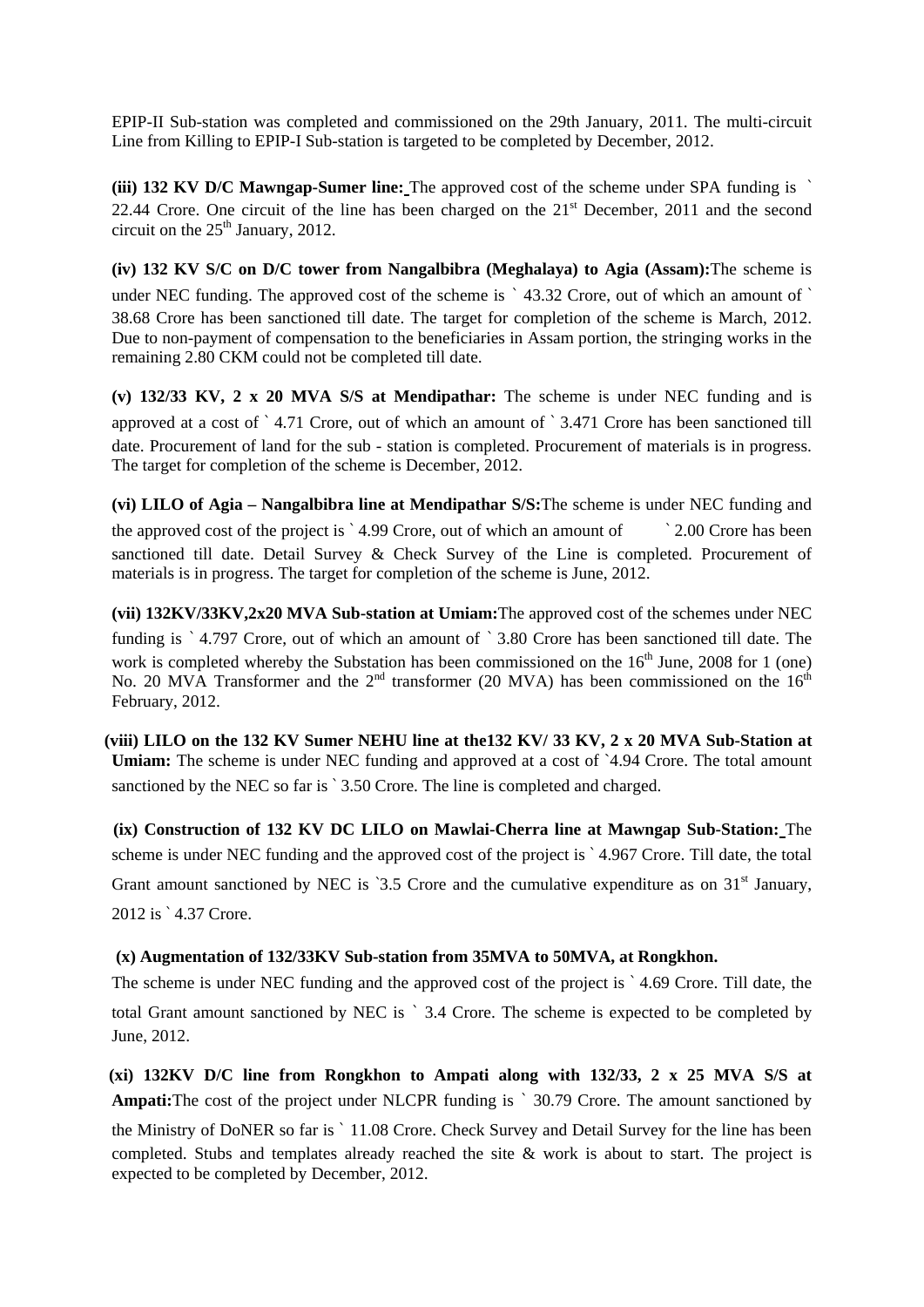**(xii) Construction of LILO on 132 KV Single Circuit Mawlai-Nangalbibra line at Mawngap Sub-Station:**The scheme is approved under NEC funding at a cost ` 4.94 Crore. An amount of ` 1.50 Crore was sanctioned on March, 2011. For this project, Check survey is completed and ROW has been cleared. Work will start as soon as materials are received. The project is expected to be completed by December, 2012.

**(xiii) Installation of 220/132kV, 1 x 100 MVA Auto transformer at Agia S/S (Assam) for Meghalaya:** This is an NEC funded scheme, whereby the work will be carried out by Assam Electricity Grid Corporation Limited (AEGCL) as a deposit work for MeECL. The scheme is approved at an amount of ` 11.43 Crores, out of which an amount of ` 5.00 Crore was sanctioned in March, 2011. The work is in progress and is expected to be completed by December, 2012.

**(xiv) Installation & Commissioning of Communication Network & Remote Terminal Unit at 132kV Sub-station for supervisory control & data acquisition:**This is an NEC funded scheme approved at an amount of ` 3.954 Crore, out of which an amount of ` 1.6 Crore was sanctioned in December, 2010. Process for implementation of the scheme is in progress.

 **(xv) Construction of the LILO of one circuit of 400kV Pallatana - Bongaigaon line along with a 400/220kV, 2x 315 MVA GIS S/S at Killing :**The cost of the project approved under NLCPR funding is `93.48 Crore. The first installment was sanctioned as 90% Grant on the  $6<sup>th</sup>$  July, 2011 for an amount of ` 33.65 Crore. Detailed Survey of the line is completed. LOA for Line Package awarded on the  $16<sup>th</sup>$  December, 2011. ROW clearance is in progress. The work is expected to be completed by December, 2012.

In addition to the on-going Transmission Schemes, the MeECL is proposing new transmission schemes amounting to '944.70 Crore for the  $12<sup>th</sup>$  Plan period which includes proposal for the Annual Plan 2012-13 amounting to ` 77.60 Crore. The schemes proposed for the Annual Plan 2012-13 are as follows:

**(a) Construction of LILO of 132 KV D/C NEHU - Khliehriat line at Jowai (Mustem) along with construction of 2 x 20 MVA, 132/33 KV Substation at Mustem:**The proposed 132kV LILO line at Mustem is presently connected with Khliehriat town and the existing 132kV NEHU – Khliehriat S/C line passes through Mustem area. With the coming of this new substation at Mustem, it will improve the quantum and quality of power supply that would be available at all voltage levels. This envisages that the project on completion would provide quality power supply to the consumers and surrounding areas of Jowai and adjoining areas of Amlarem, Sohkha, etc. It would also relieve the loading of Khliehriat substation, both at 132kV & 33kV level. It may be mentioned that with the commissioning of 132kV Khliehriat – NEHU LILO line, Mustem substation can be fed from Khliehriat substation for better stability of power to Jowai town and adjoining areas. For this scheme, an amount of <sup>26.50</sup> Crore is proposed during the Annual Plan 2012-13.

**(b) Construction of 132/33 kV, 2 x 20 MVA sub-station with LILO of NEIGHRIM-Khliehriat Line at Lad Nongkrem :**This scheme proposed will facilitate interconnection of the 132kV Grid connectivity within and around Shillong. On completion of this project, a more reliable system and improved voltage will be ensured. For this scheme, an amount of ` 22.60 Crore is proposed during the Annual Plan 2012-13.

**(c) Stringing of second circuit of 132kV Nangalbibra- Agia line with OPGW :**The 2nd Circuit Agia – Nangalbibra line, is proposed to cater to the growing industrial load demand in the Garo Hills area as well as for evacuating the power, from the proposed Thermal Power Station. In addition, the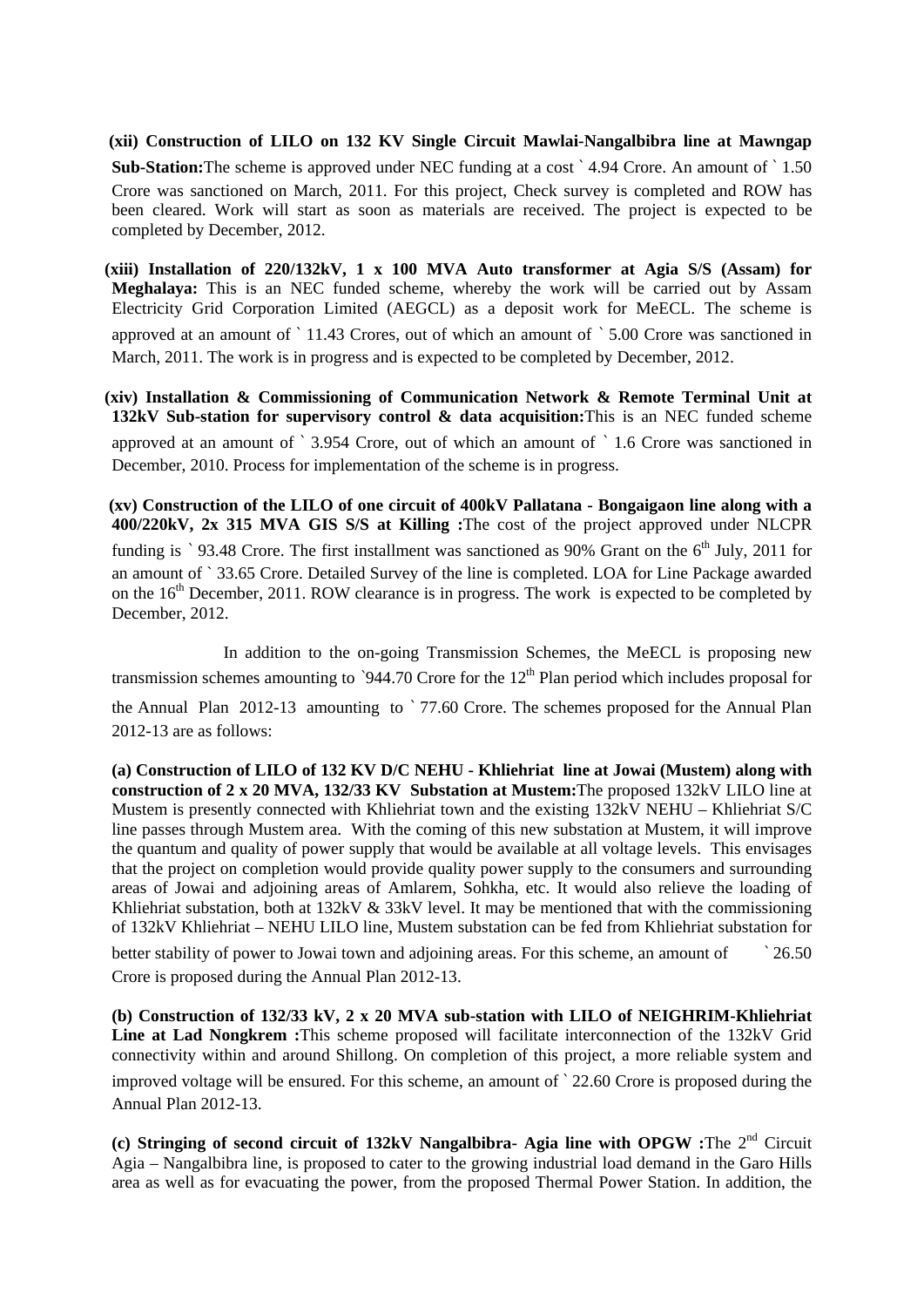line will also form a vital part, of interconnecting the Meghalaya Grid, with the lower Assam Grid, for power supply, to this part of the North Eastern Region.

For this scheme, an amount of ` 19.50 Crore is proposed during the Annual Plan 2012-13.

**(d) Equity participation of Meghalaya for Palatana - Bongaigaon line:**MeECL has recommended for Equity Participation of the State Government in the M/s North East Transmission Company (NETC). For this, the contribution made by the Government of Meghalaya till date is ` 17.70 Crore. Due to price escalation, the Equity amount has increased to  $\degree$  20.57 Crore. The balance amount due against the State Government's share is around ` 3.00 Crore, which is proposed for the Annual Plan 2012-13 under SCA funding.

**(e)** An amount of ` 6.00 crore is also proposed for Construction of 132 Kv S/C Line from New Umtru to EPIP - II from New Umtru HEP to old Umtru HEP during the Annual Plan 2012-13.

## **5.1.8. Distribution Schemes:**

 The improvement scheme with regards to the distribution system for meeting the above objectives, specifically matters related to reduction of AT&C losses has been proposed for an amount of  $\degree$  108.04 Crore during the 12<sup>th</sup> plan period. An amount of  $\degree$  14.50 Crore has been proposed for the financial year 2012-13, the list of which are as follows :

| SI.<br>N <sub>0</sub> | <b>Name of the Scheme</b>                                        | <b>Amount proposed</b><br>during 2012-13 |  |
|-----------------------|------------------------------------------------------------------|------------------------------------------|--|
|                       |                                                                  | $(i)$ in lakhs)                          |  |
| 1.                    | Construction of new 33KV D/C line on Wolf Conductor from         |                                          |  |
|                       | 132/33KV Mawphlang Substation to 33/11KV Airforce Substation via | 640.00                                   |  |
|                       | 33/11 kV PHE GSWS Substation, Mawphlang with terminal            |                                          |  |
|                       | equipments at PHE Mawphlang and Airforce Substations.            |                                          |  |
| 2.                    | R&M of 5 Nos. of 33/11 kV Substations in Shillong                | 300.00                                   |  |
| 3.                    | Construction of new 33KV line on Wolf Conductor from Dakopgre to |                                          |  |
|                       | Praharinagar and construction of 33/11KV, 2.5MVA substation at   | 290.00                                   |  |
|                       | Praharinagar with Control Room.                                  |                                          |  |
| 4.                    | Construction of new 33KV line alongwith 33/11KV, 2.5MVA at       | 220.00                                   |  |
|                       | Bajengdoba Substation No. 2                                      |                                          |  |
|                       | <b>Total</b>                                                     | 1450.00                                  |  |

**5.1.9. Rural Electrification:** Out of 5782 inhabited villages in the State, 4667 villages (accounting for 81percent) have been electrified. Out of the electrified 4667 villages, 4425 villages are electrified through grid while 242 villages are electrified through renewable energy sources.

**5.1.10. Green City Project:** With a view to transform two major cities in the State viz

Shillong & Tura into Green Cities, an amount of `5.00 Crore is anticipated to be utilized during 2011-12 under SCA.

# **5.2. NON CONVENTIONAL SOURCES OF ENERGY**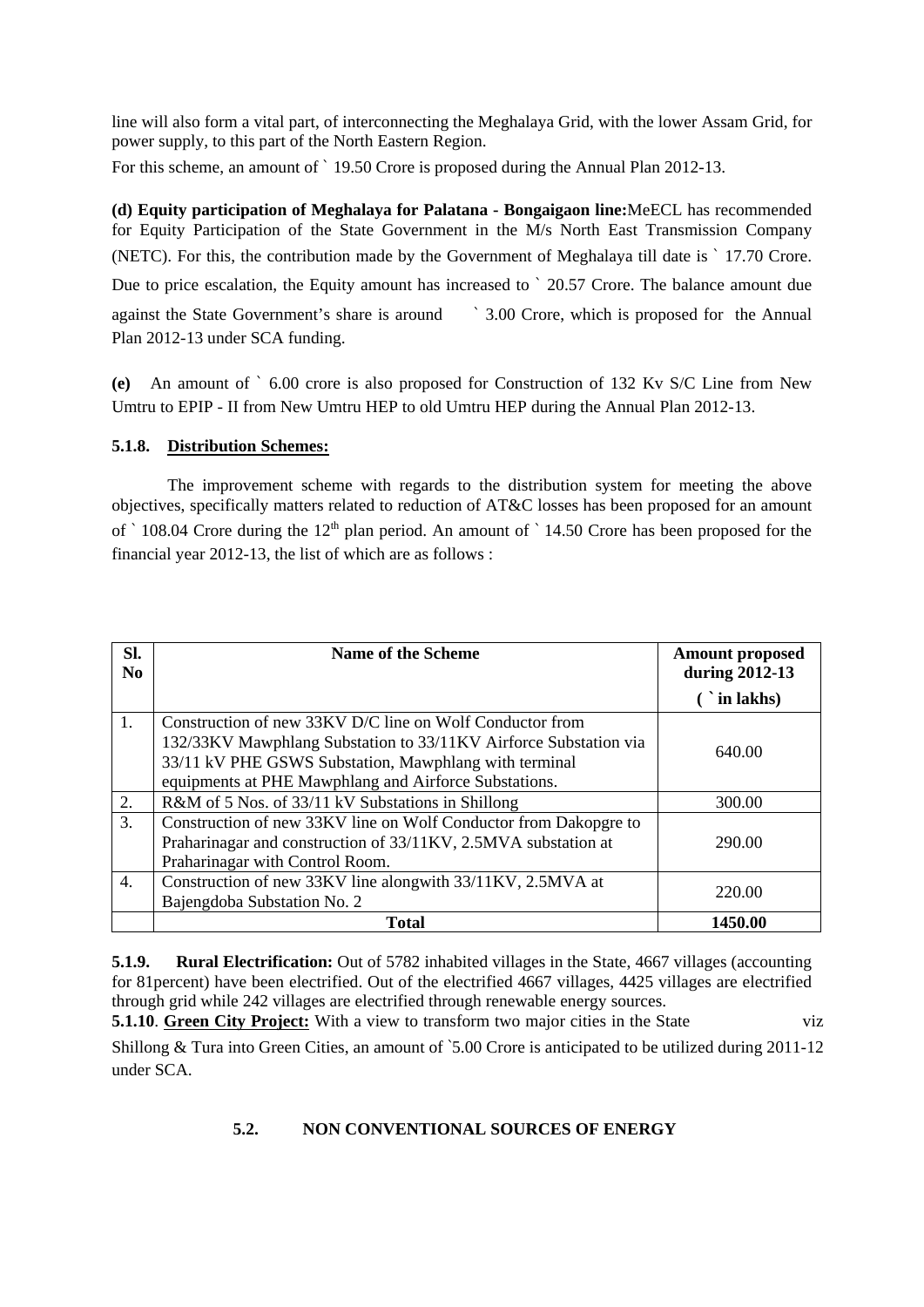**5.2.1.** The main objectives of the Non-Conventional Sources of Energy sector is to formulate and implement demonstration, experimental promotional and extension project and programme related to new and renewable sources of energy such as solar energy, wind energy, biogas, micro hydel power stations and bio-fuel.

**5.2.2.** The approved outlay for the  $11<sup>th</sup>$  Plan (2007-2012) is  $1200.00$  lakh. The anticipated expenditure during the  $11<sup>th</sup>$  Plan is  $\cdot$  656.64 lakh. The approved outlay for the Annual Plan 2011 -2012 is ` 220.00 lakh which is expected to be utilized in full. All the schemes under this sector have different funding pattern between the Centre, State and Beneficiary contribution except the Direction and Administration i.e. Administrative Expenses which has to be borne purely by State.

**5.2.3.** During the 11<sup>th</sup> Plan 2700 Nos. of Biogas Plant (3 cum family size) and 1500 Nos. of LED Home Lighting System were installed in different parts of the State.

**5.2.4. Programme for the 12th Plan (2012-17) and Annual Plan 2012-13 :** The main thrust for the 12<sup>th</sup> Plan is to intensify the programmes and restructuring the schemes on the basis of application of modern technologies and focused mainly in off-grid application and the thermal applications incase of National Solar Mission. The projected outlay for the  $12<sup>th</sup>$  Five Year Plan 2012-2017 is `2400.00 lakhs and the proposed Outlay for the Annual plan 2012-13 is `460.00 lakh which includes `210.00 lakh for Promotion of Renewable Energy & Energy Conservation Measures.

**5.2.5.** The main programmes and activities for the Annual Plan 2012-13 are as follows:

**1. Direction and Administration :** An amount of `140.00 lakh is proposed for Direction and Administration for the year 2012-2013 which includes salary, PPF, traveling, publicity, office expenses, vehicle expenses, training monitoring and other miscellaneous expenses.

**2. National Biogas and Manure Management Programme (NBMMP):** An amount of `10.00 lakhs is proposed for installation of 500 Nos. Biogas Plant (3 cum Family size) during 2012-13. The target fixed during the Twelfth Five Year Plan period is for installation of 2500 Nos. Biogas Plant (3 cum Family size).

**3. Home lightling System :** During 2012-2013, the target is for installation of 1000 Nos. of Home Lighting system in different parts of the State. An amount of `20.00 lakhs is proposed as State's contribution.

**4. Off-Grid SPV Power Plant :** An amount of `50.00 lakhs is proposed for installation of 0.5 Mw capacity of 1.0 Kw to 250 Kw.

**5. Wind Mill Programme:** An amount of `10.00 lakh is proposed during 2012-13 for installation of 200 KW in different parts of the State.

**6. Promotion of Renewable Energy and Energy Conservation Measures :** The programme proposed to be taken up under this Scheme is to sensitize the students community on importance of Renewable Energy through advertisement, awareness campaign, essay and debate competition. In the rural areas and the village level, awareness programme will be conducted through exhibition and workshop. Also steps will be taken to promote Solar Lighting Devices through popularization of low consuming newly developed LED Lighting System. An amount of Rs.210.00 lakh is proposed for the purpose during 2012-13.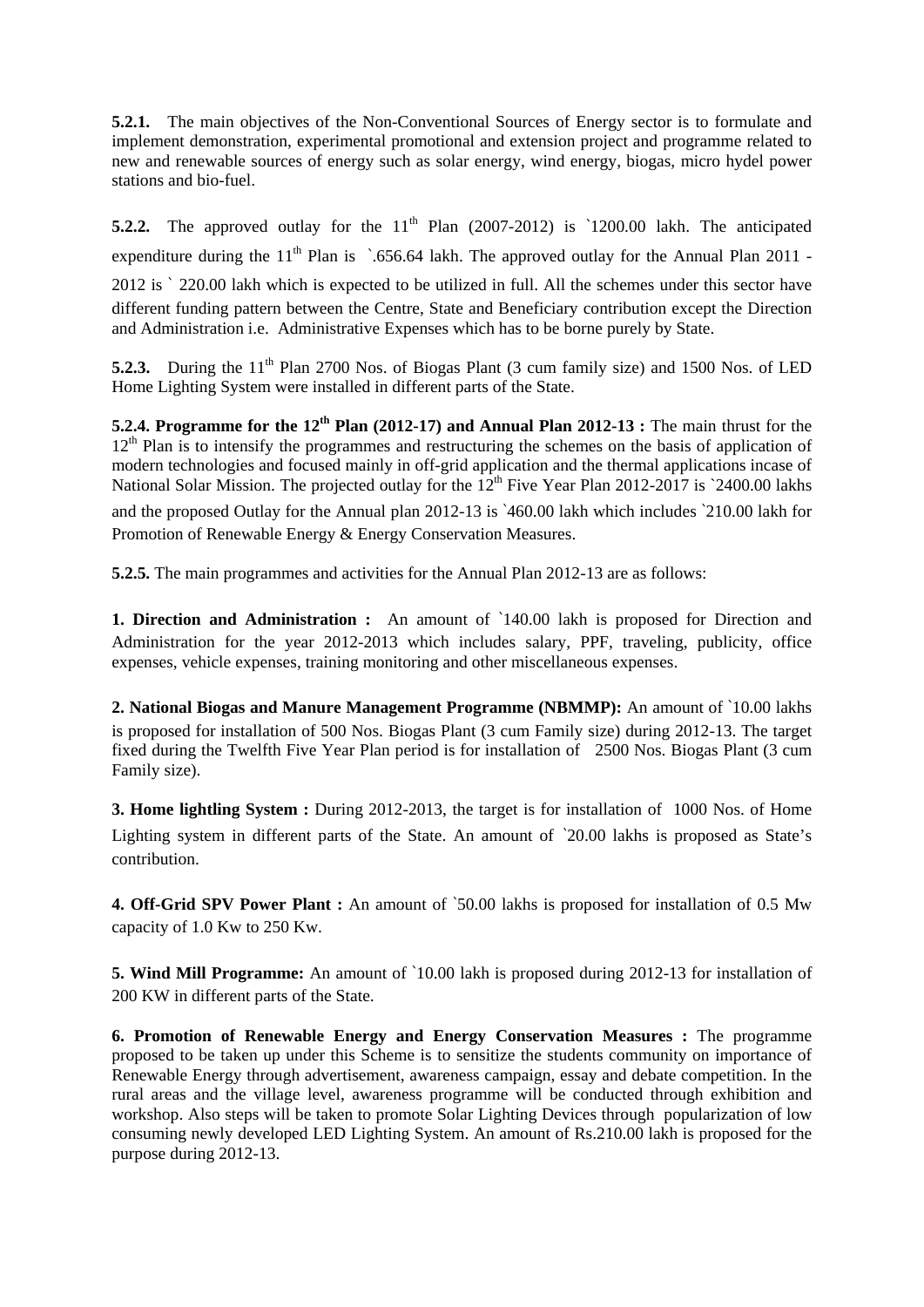**5.2.6.** The broad break - up of the actual expenditure for the first four years of the  $11<sup>th</sup>$  Plan, anticipated expenditure 2011-12 and the Projected Outlay for the  $12<sup>th</sup>$  Plan and Proposed Outlay for the Annual Plan 2012- 13 is indicated in the Table below:-

|                  |                  |             |                       |                          | $\int$ .in Lakh)         |                |                 |  |
|------------------|------------------|-------------|-----------------------|--------------------------|--------------------------|----------------|-----------------|--|
| Sl.              | Name of          | $11th$ Plan | <b>Actual</b>         | <b>Approved</b>          | <b>Anticipated</b>       | $12^{th}$ Plan | <b>Annual</b>   |  |
| No.              | <b>Scheme</b>    |             | 2007-2012) Expenditur | Outlay                   | <b>Expenditure</b>       | $(2012-17)$    | Plan            |  |
|                  |                  | Projected   | $\mathbf{e}$          | 2011-12                  | 2011-12                  | Projected      | $(2012-13)$     |  |
|                  |                  | Outlay      | $2007 - 11$           |                          |                          | Outlay         | <b>Proposed</b> |  |
|                  |                  |             |                       |                          |                          |                | Outlay          |  |
| 1.               | Direction and    | 240.00      | 331.14                | 130.00                   | 130.00                   | 950.00         | 140.00          |  |
|                  | Administration   |             |                       |                          |                          |                |                 |  |
| 2.               | Bio Energy $-$   | 220.00      | 62.00                 | 35.00                    | 35.00                    | 125.00         | 10.00           |  |
|                  | National Project |             |                       |                          |                          |                |                 |  |
|                  | for Bio-gas      |             |                       |                          |                          |                |                 |  |
|                  | Development      |             |                       |                          |                          |                |                 |  |
| 3.               | Solar            | 400.00      | 18.00                 | 45.00                    | 45.00                    | 825.00         | 90.00           |  |
|                  | Photovoltaic     |             |                       |                          |                          |                |                 |  |
|                  | Programme        |             |                       |                          |                          |                |                 |  |
| $\overline{4}$ . | Micro Hydel      | 240.00      | 15.50                 | $\overline{\phantom{0}}$ | $\overline{\phantom{0}}$ |                |                 |  |
|                  | Project          |             |                       |                          |                          |                |                 |  |
| 5.               | Wind Mill        | 30.00       |                       | 5.00                     | 5.00                     | 500.00         | 10.00           |  |
|                  | Programme        |             |                       |                          |                          |                |                 |  |
| 6.               | Water Mill       | 40.00       | 10.00                 |                          |                          |                |                 |  |
|                  | Programme        |             |                       |                          |                          |                |                 |  |
| $\overline{7}$ . | Energy for       |             |                       | 5.00                     | 5.00                     |                |                 |  |
|                  | Commercial       |             |                       |                          |                          |                |                 |  |
|                  | Application      |             |                       |                          |                          |                |                 |  |
| 8.               | New Technology   | 30.00       |                       | $\overline{\phantom{0}}$ | $\overline{\phantom{a}}$ | --             |                 |  |
| 9.               | Promotion of     |             |                       |                          |                          |                | 210.00          |  |
|                  | Renewable Energ  |             |                       |                          |                          |                |                 |  |
|                  | $&$ Energy       |             |                       |                          |                          |                |                 |  |
|                  | Conservation     |             |                       |                          |                          |                |                 |  |
|                  | Measures         |             |                       |                          |                          |                |                 |  |
|                  | <b>Total</b>     | 1200.00     | 436.64                | 220.00                   | 220.00                   | 2400.00        | 460.00          |  |

# **5.3. INTEGRATED RURAL ENERGY PROGRAMME.**

**5.3.1.** The scope of Integrated Rural Energy Programme is sought to be enlarged by improving the available commercial sources and usage of non-conventional sources in rural areas. The scope of expansion of Renewable Energy Sources in every nook and corner of the State needs proper propagation, awareness and to popularize the Renewable gadgets and devices in the remote and rural villages of the State.

**5.3.2.** The projected outlay during the 11<sup>th</sup> Plan is `900.00 lakh. The anticipated expenditure during the  $11<sup>th</sup>$  Plan is `.669.93 lakh. The approved outlay for the Annual Plan 2011-12 is `220.00 lakh which is expected to be fully utilized. All the schemes under this sector have different funding pattern between the Centre, State and Beneficiary contribution, except the Direction and Administration i.e. Administrative Expenses which has to be borne purely by the State.

**5.3.3.** During the 11<sup>th</sup> Plan 112 Nos. of Solar Water Heating System of 100 LPD capacity, 3 Biomass Gasification Units of capacity 50 Kw to 250 Kw were installed in different parts of the State.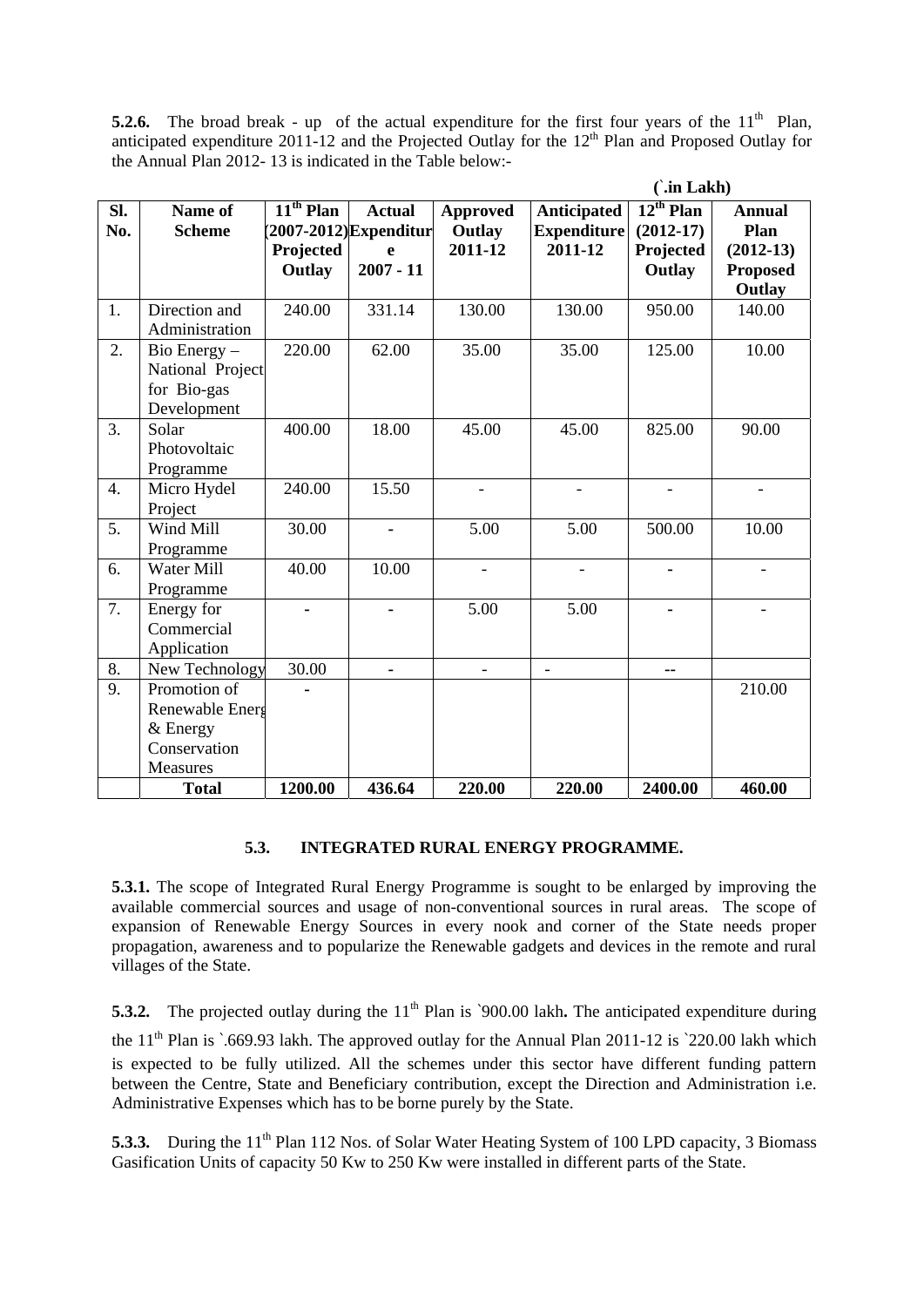**5.3.4**. The Projected Outlay for the  $12<sup>th</sup>$  Plan (2012-17) is  $\dot{c}$  2000.00 lakh and the proposed outlay during the Annual Plan (2012-13) is `.250.00 lakh. The main programmes and activities are follows :-

**1.Direction and Administration** : An amount of `140.00 lakh is proposed for Direction and Administration during 2012-2013 which is for meeting the salary, expenses on rent, travelling, office expenses, vehicle expenses, PPF, publicity, training & monitoring and other miscellaneous expenses.

2. Solar Thermal : During 2012-2013, 1500 sq.m. collector area is projected to be covered by Solar Water Heating System. An amount of `60.00 lakh is proposed for this scheme as State's contribution and Rs.6,600 /- per Sq.m of collector area as Central Share is expected. During the  $12<sup>th</sup>$  Plan, the target is for installation of Solar water heating system with 75,00 sq.m collector area of various capacity of 100 LPD to 2000 LPD.

**3.Biomass Gasification** : During 2012-13, an amount of 10.00 lakh is proposed as State's Share for installation of 50 KW capacity of 5 KW to 20 Kw in the State. 1000 KW Biomass Gasification with different capacity is targeted to be implemented during the  $12<sup>th</sup>$  Five Year Plan.

## **4.Field Project :**

**i) Wind Solar Hybrid System** : 200 KW Wind Solar Hybrid System is projected to be installed in different parts of the State which are suitable for this project. The target to be achieved for the  $12<sup>th</sup>$ Plan is 1000 KW Wind Solar Hybrid System.

**(ii) Solar Water Pumping System:** Average 50 KW on SPV Water Pumping system is proposed to be installed during 2012-2013. The target to be achieved for the  $12<sup>th</sup>$  Plan is 250 KW Solar Water

Pumping System. Under Field Projects an amount of `40.00 lakh is proposed during the Annual Plan 2012-13.

**5.3.5.** The broad break - up of the actual expenditure for the first four years of the  $11<sup>th</sup>$  Plan, anticipated expenditure 2011-12 and the Projected Outlay for the  $12<sup>th</sup>$  Plan and the Proposed Outlay for the Annual Plan 2012 - 13 is indicated in the Table below:-

|                |                       |                                                   |                                                        |                                      |                                                |                                                      | in lakh)                                                                 |
|----------------|-----------------------|---------------------------------------------------|--------------------------------------------------------|--------------------------------------|------------------------------------------------|------------------------------------------------------|--------------------------------------------------------------------------|
| SI.<br>No.     | <b>Name of Scheme</b> | $11th$ Plan<br>$(2007-12)$<br>Projected<br>Outlay | <b>Actual</b><br><b>Expenditur</b><br>e<br>$(2007-11)$ | <b>Approved</b><br>Outlay<br>2011-12 | Anticipated<br><b>Expenditure</b><br>2011-2012 | $12^{th}$ Plan<br>$(2012-17)$<br>Projected<br>Outlay | <b>Annual</b><br>Plan<br>$(2012 -$<br>2013)<br><b>Proposed</b><br>Outlay |
| $\mathbf{1}$   | Regional Institute    |                                                   |                                                        |                                      |                                                |                                                      |                                                                          |
| $\bullet$      | for Integrated        |                                                   |                                                        |                                      |                                                |                                                      |                                                                          |
|                | <b>Rural Energy</b>   | 40.00                                             | 25.00                                                  | 30.00                                | 30.00                                          |                                                      |                                                                          |
|                | Planning $&$          |                                                   |                                                        |                                      |                                                |                                                      |                                                                          |
|                | Development           |                                                   |                                                        |                                      |                                                |                                                      |                                                                          |
| $\overline{2}$ | Direction and         | 400.00                                            | 389.88                                                 | 130.00                               | 130.00                                         | 850.00                                               | 140.00                                                                   |
| $\bullet$      | Administration        |                                                   |                                                        |                                      |                                                |                                                      |                                                                          |
| 3              | Solar Thermal         | 100.00                                            |                                                        | 15.00                                | 15.00                                          | 350.00                                               | 60.00                                                                    |
|                | Programme             |                                                   |                                                        |                                      |                                                |                                                      |                                                                          |
| 4              | <b>Biomass</b>        | 100.00                                            | 10.31                                                  | 20.00                                | 20.00                                          | 200.00                                               | 10.00                                                                    |
| $\bullet$      | Gassification         |                                                   |                                                        |                                      |                                                |                                                      |                                                                          |
| 5              | <b>Field Projects</b> | 240.00                                            | 24.74                                                  | 25.00                                | 25.00                                          | 600.00                                               | 40.00                                                                    |
| ٠              |                       |                                                   |                                                        |                                      |                                                |                                                      |                                                                          |